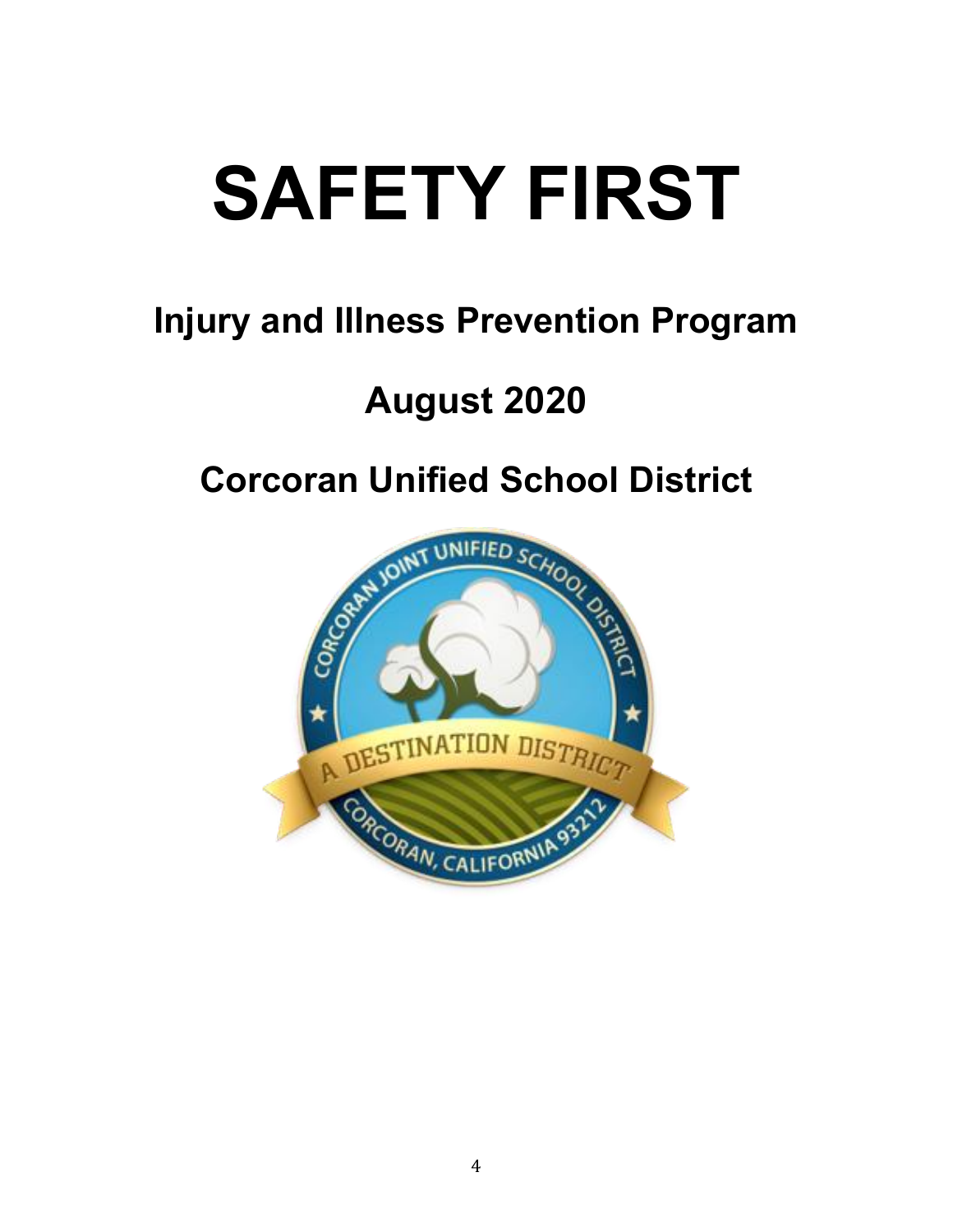#### **INTRODUCTION**

In the fall of 1989 the California legislature created Senate Bill 198 (SB 198) which, in part, requires California employers to establish and maintain effective injury prevention programs. These programs must be in writing and include the following elements according to Section 6401.7 of the California Labor Code:

- 1. An identified person or persons responsible for implementing the program.
- 2. An inspection program or system to identify and evaluate workplace or worksite hazards on an ongoing basis.
- 3. Established methods and procedures for correcting unsafe or unhealthful conditions in a timely manner.
- 4. A safety training program to ensure that training is provided, both general training to cover basic hazards to all places of employment and specific training to cover hazards that are unique to each employee's job assignment.
- 5. A system to communicate with employees about safety and health matters and to encourage feedback on safety concerns from them.
- 6. An enforcement and disciplinary system to ensure that employees comply with company safety and health rules and regulations.
- 7. A procedure to investigate occupational injuries and illnesses.
- 8. The employer must keep appropriate records of steps taken to implement and maintain the program.

The following program is designed to address each of the requirements.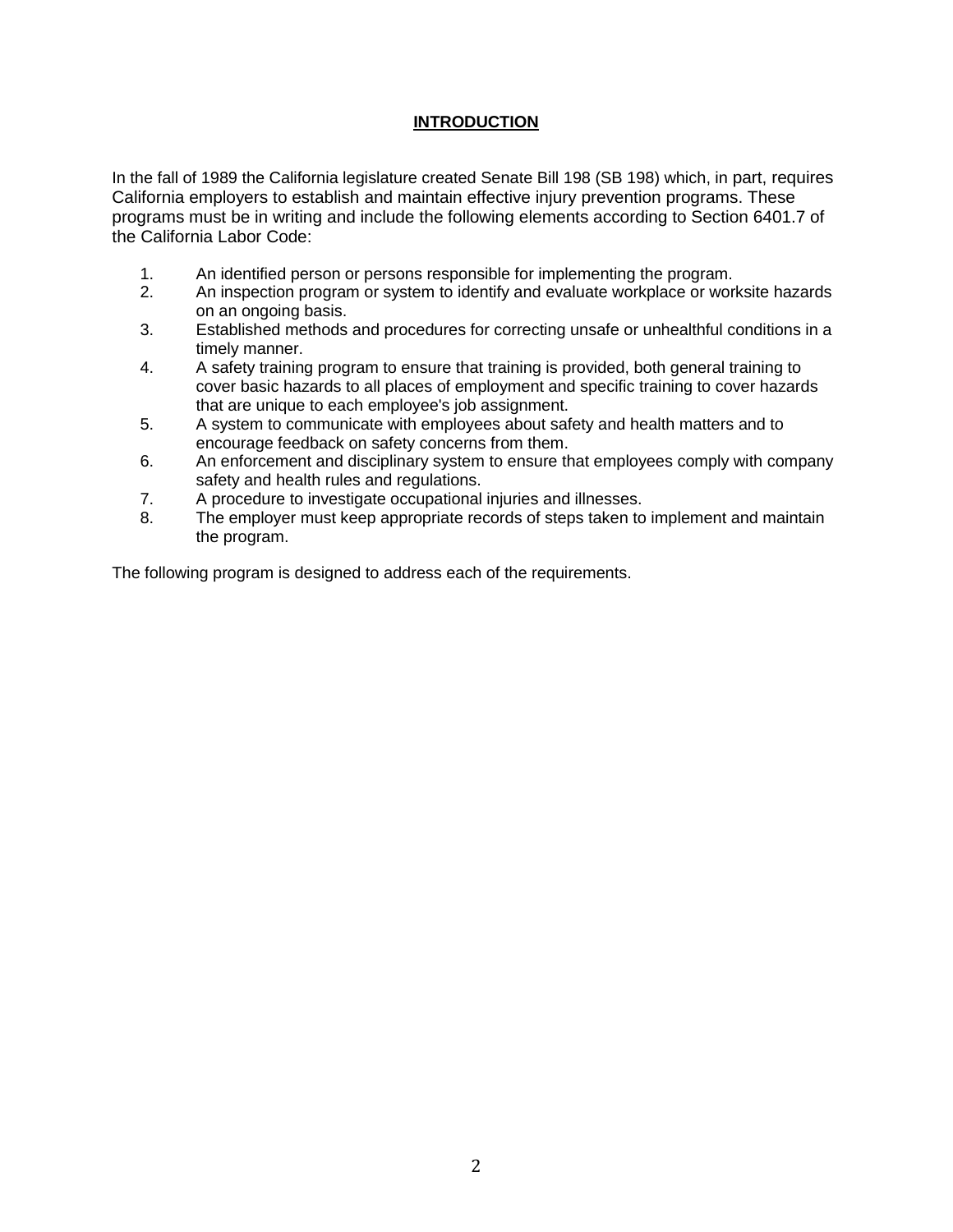### TABLE OF CONTENTS

|                              | Page 4  |
|------------------------------|---------|
|                              |         |
|                              | Page 6  |
| <b>SAFETY RULES</b>          | Page 7  |
|                              | Page 8  |
|                              | Page 8  |
|                              | Page 11 |
|                              |         |
|                              | Page 11 |
|                              | Page 13 |
|                              | Page 15 |
| HEAT ILLNESS PREVENTION PLAN | Page 18 |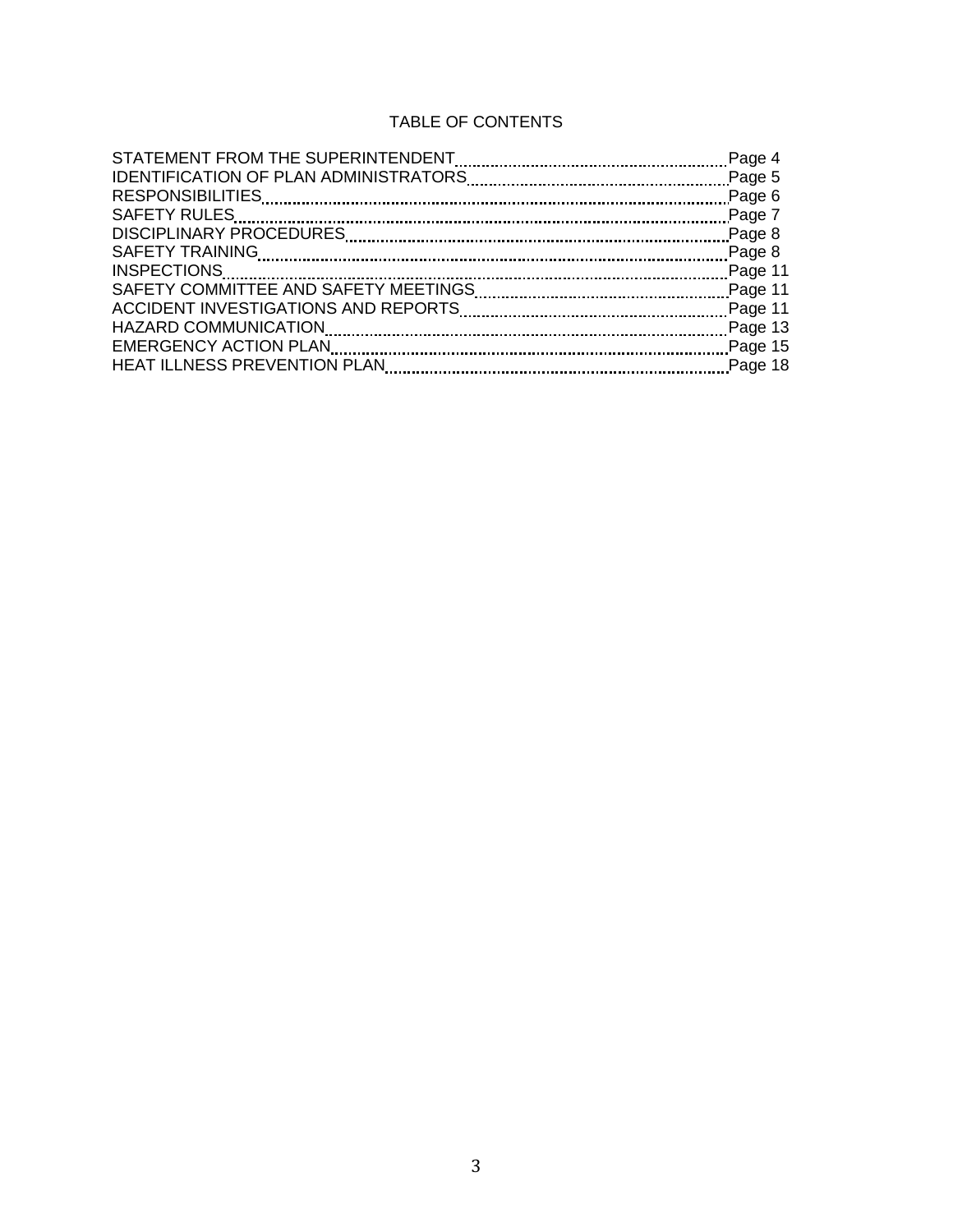# **Statement from the Superintendent**

It is Corcoran Unified School District's Policy that that every employee is entitled to a safe and healthful place in which to work. To this end, every reasonable effort will be made in the interest of Accident Prevention, Fire Protection, Health Preservation and Violence in the WorkPlace Prevention.

One of the key goals that stems from our leadership and district values of Corcoran Unified School is to "Ensure a Safe Environment."(District Learning Plan, Goal #3). We will be counting on you to do your part in fulfilling this essential goal in every dimension of your work and work areas.

As a unified district we work as a team to do everything possible to provide not the highest quality educational environment our kids deserve, and in that quality we constantly strive for high standards of safety and security for everyone. There is no job so important, nor any service so urgent, that we cannot take time and effort to work safely. Our School Board, leadership team, parents and community consider the safety of our students and employees to be of prime importance, and we have expectations for all of our staff members to make safety a high priority.

Sincerely, Rich Merlo Corcoran Joint Unified School District Superintendent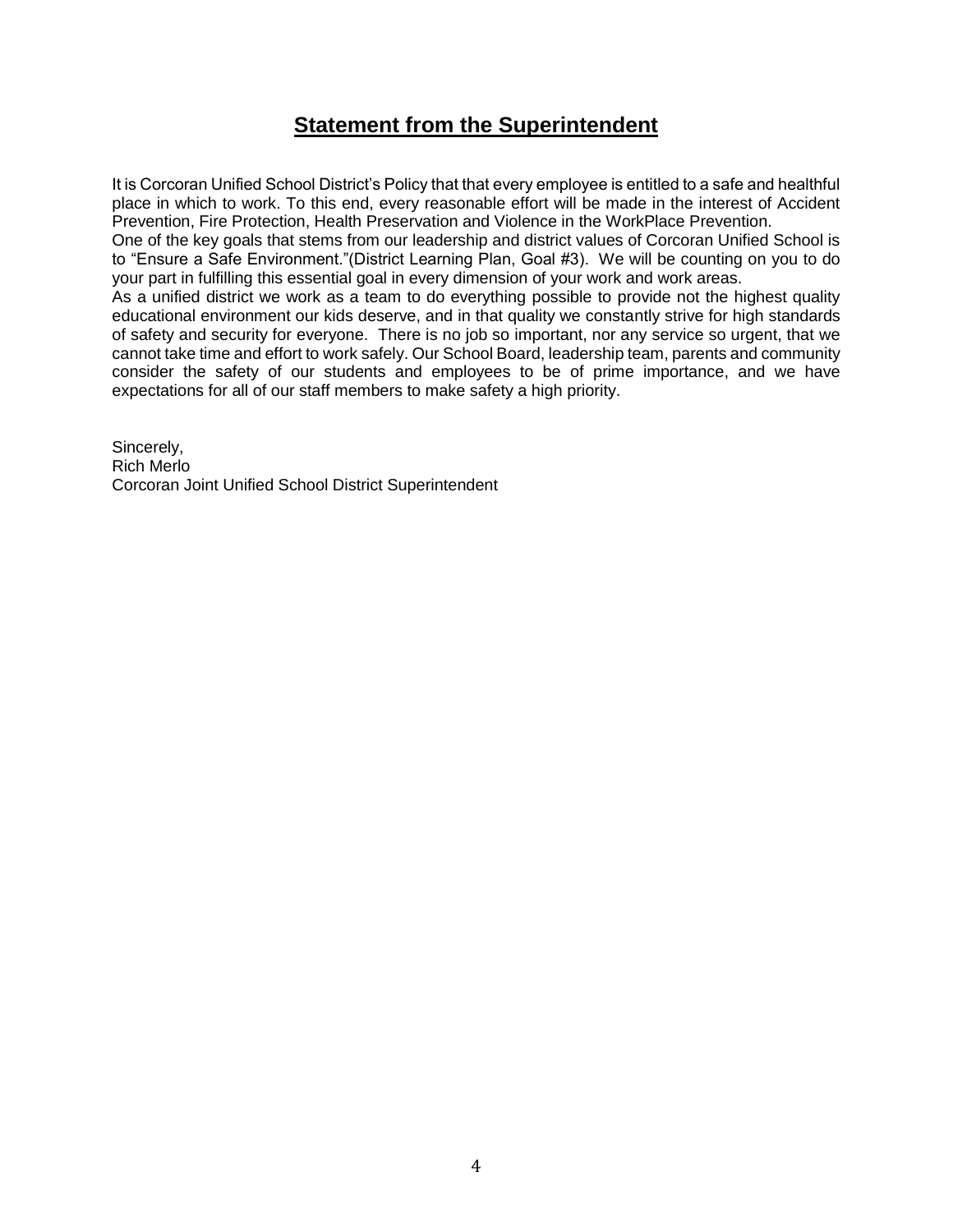# **IDENTIFICATION OF PLAN ADMINISTRATORS**

The following person/persons are responsible for implementing the accident prevention plan for Corcoran Unified School District

#### **Name Title**

Pamela Dihel (559) 992-8888 ext. 1232

Human Resources Manager

Chief Business Officer

Rebecca Moreno (559) 992-8888 ext. 1225

Laura Duran (559) 992-8888 ext. Cell: (559) 530-1860 Safety/Security Coordinator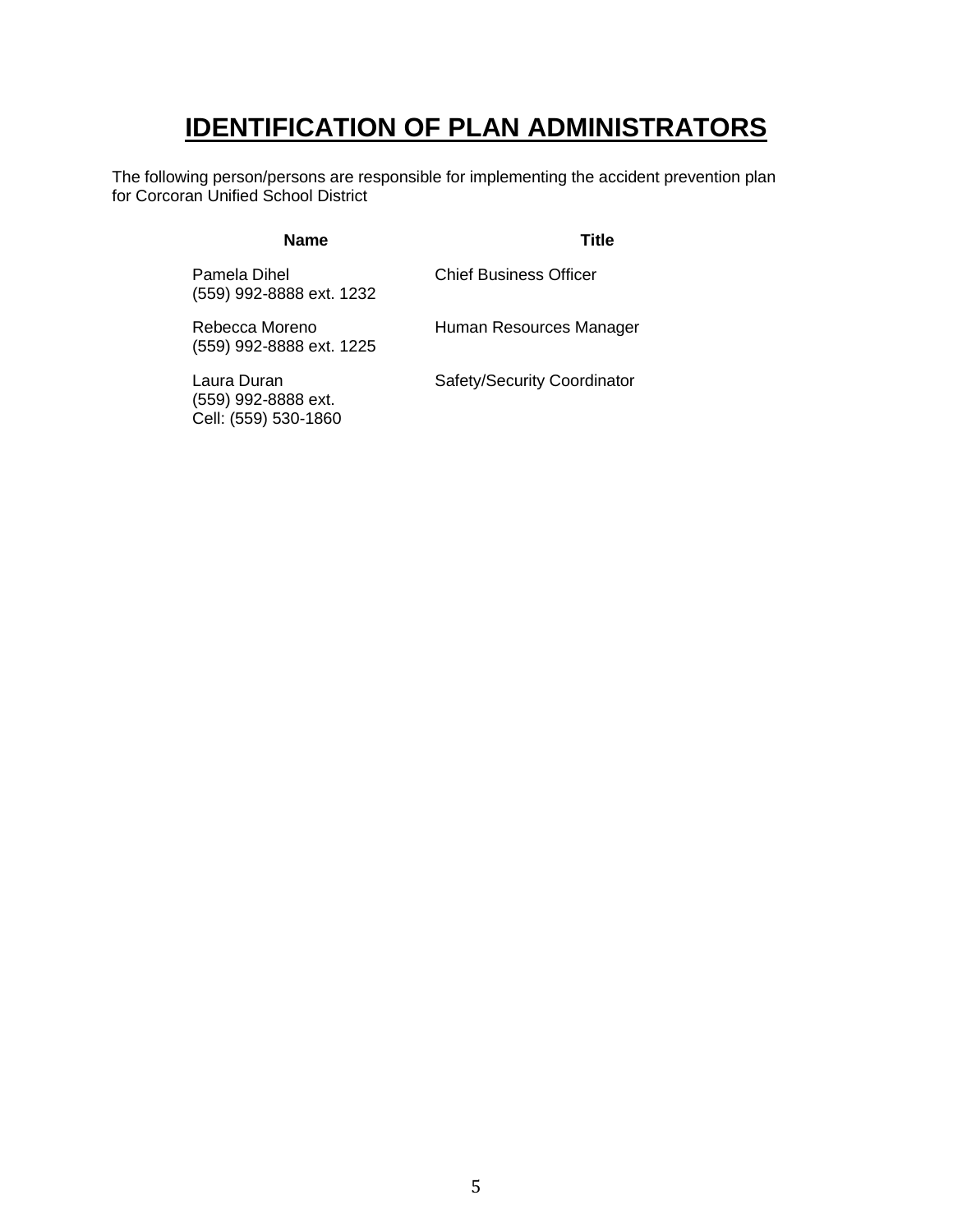#### **Management Responsibility:**

In effectively executing their safety responsibilities, managers will:

- 1) Familiarize themselves with the safety program and ensure its effective implementation.
- 2) Be aware of all safety considerations when introducing a new process, procedure, machine or material to the workplace.
- 3) Give maximum support to all programs and committees whose function is to promote safety and health.
- 4) Assign participants to safety committee.
- 5) Review serious accidents to ensure that proper reports are completed and appropriate action is taken to prevent repetition.

#### **Supervisor Responsibilities:**

Our supervisors are the foundation of the safety program. Their responsibilities are to:

- 1) Familiarize themselves with company safety policies, programs and procedures.
- 2) Provide complete safety training to employees prior to assignment of duties.
- 3) Consistently and fairly enforce all company safety rules.
- 4) Investigate injuries to determine cause, then take action to prevent repetition.
- 5) See that all injuries, no matter how minor, are treated immediately and referred to the
- 6) Human Resources Department to ensure prompt reporting to the insurance carrier.
- 7) Inspect work areas often to detect unsafe conditions and work practices. Utilize selfinspection checklists as required.

#### **Employee Responsibilities:**

Employee responsibilities for safety include the following:

- 1) Adhere to all safety rules and regulations.
- 2) Wear appropriate safety equipment as required.
- 3) Maintain equipment in good condition, with all safety guards in place when in operation.
- 4) Report all injuries, no matter how minor, immediately to a supervisor.
- 5) Encourage co-workers to work safely.
- 6) Report unsafe acts and conditions to the supervisor.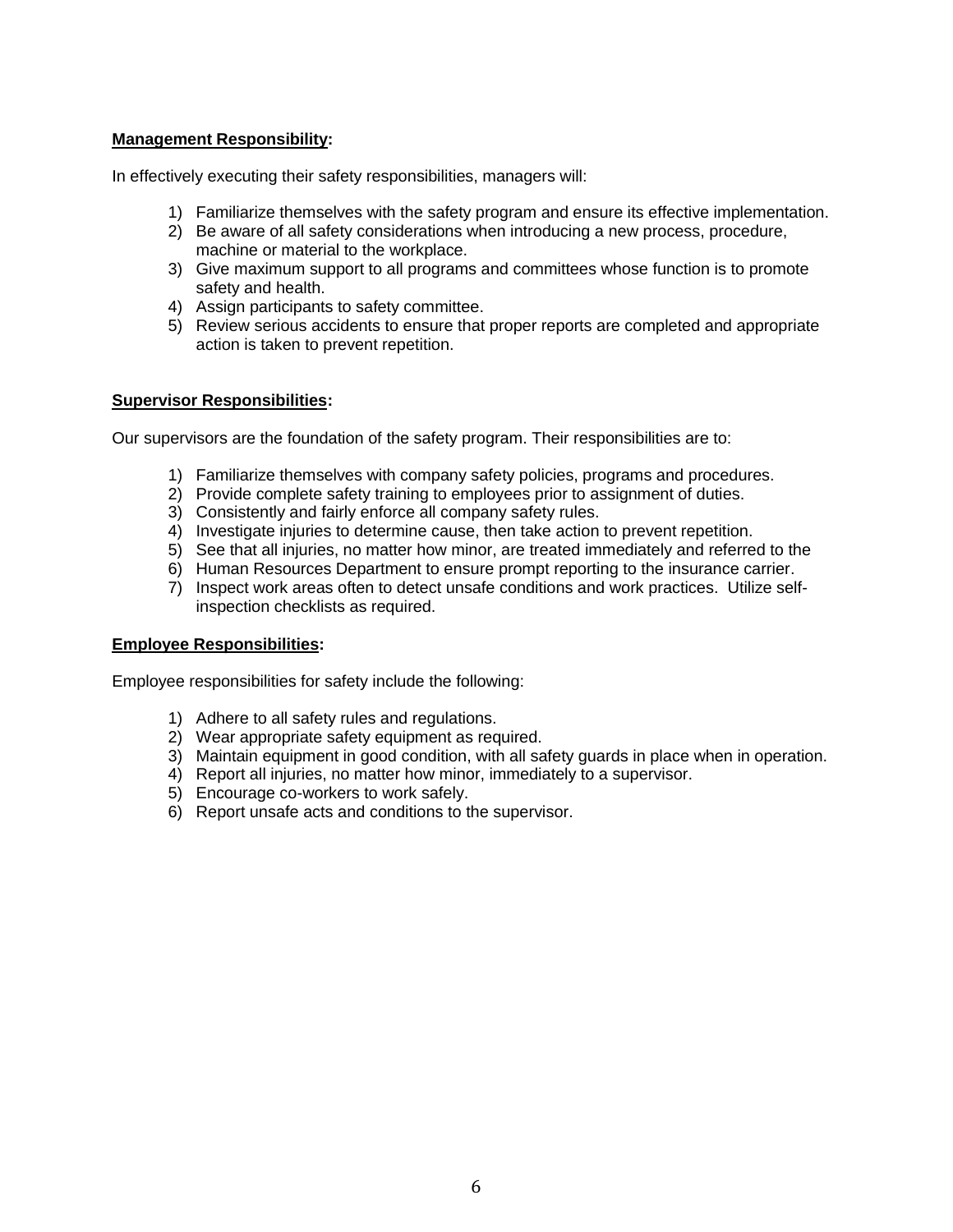# **Safety Rules**

For the protection and safety of all employees Corcoran Unified School District has established the following rules designed to prevent accidents and injuries. Compliance with these rules is mandatory. Documentation will be made when the rules are distributed to new employees.

- 1) Proper footwear and clothing will be worn at all times.
- 2) Do not wear loose clothing, jewelry or keep long hair in a down position where there is a danger of catching such articles in moving machinery.
- 3) Horseplay, running, fighting, or any activity that may result in injury or waste will not be tolerated.
- 4) Eye protection is required when performing any task that could produce flying particles.
- 5) Operate machinery with all guards in place. Tampering with safety devices is cause for immediate disciplinary action.
- 6) Do not operate any machine that you are unfamiliar to you.
- 7) Machines must never be cleaned, adjusted or repaired until after the machine is turned off, the circuit is broken at the power source (including lock-out) and a warning tag is placed at the controls. Each person involved in maintenance must have his/her own personal padlock to ensure total lack of power until all work has been completed.
- 8) Any defects in materials, machinery, tools and equipment must be reported to a supervisor.
- 9) Do not leave tools, materials or other objects on the floor which might cause others to trip and fall.
- 10) Do not block exits, fire doors, aisles, fire extinguishers, gas meters, electrical panels or traffic lanes.
- 11) Avoid risk of rupture, internal injury or back injury in attempting to lift or push excessive loads. If an object is too heavy to move without strain - **ASK FOR HELP.**
- 12) Observe the correct position for lifting. Stand with your feet slightly apart, assume a squatting position with knees bent and tuck your chin. Tilt head forward, grasp the load with both hands and gradually push up with your legs, keeping your back straight and avoiding any abrupt movement.
- 13) Do not distract others while working. When approaching a machine operator for any purpose, do so from the front or the side in a way that he or she will see you coming and will not be shocked or surprised. If conversation is necessary first make sure the machine is turned off.
- 14) Do not leave oil, wax, water, or any other material on the floor where you or others may slip. Report any spills to your supervisor.
- 15) When handling hazardous materials insure you follow prescribed safety procedures and use required safety equipment. When using secondary containers filled by others, insure that they are labeled as to their contents and hazards.
- 16) Use appropriate gloves when handling materials with sharp or jagged edges which may result in lacerations.
- 17) Do not attempt to operate machinery for which you are not trained.
- 18) Unnecessary and excessive haste is the cause of many accidents. Exercise caution at all times.

#### **WALK, DO NOT RUN!**

- 19) The use of hot production equipment or materials for the purpose of cooking or heating food is strictly prohibited except in designated areas.
- 20) All work related injuries and accidents, no matter how minor, must be reported immediately to your supervisor.

It is imperative that all employees become thoroughly familiar with the above safety rules. Failure to comply with safety rules or procedures, or failure to wear the appropriate safety equipment, will result in disciplinary action up to and including termination.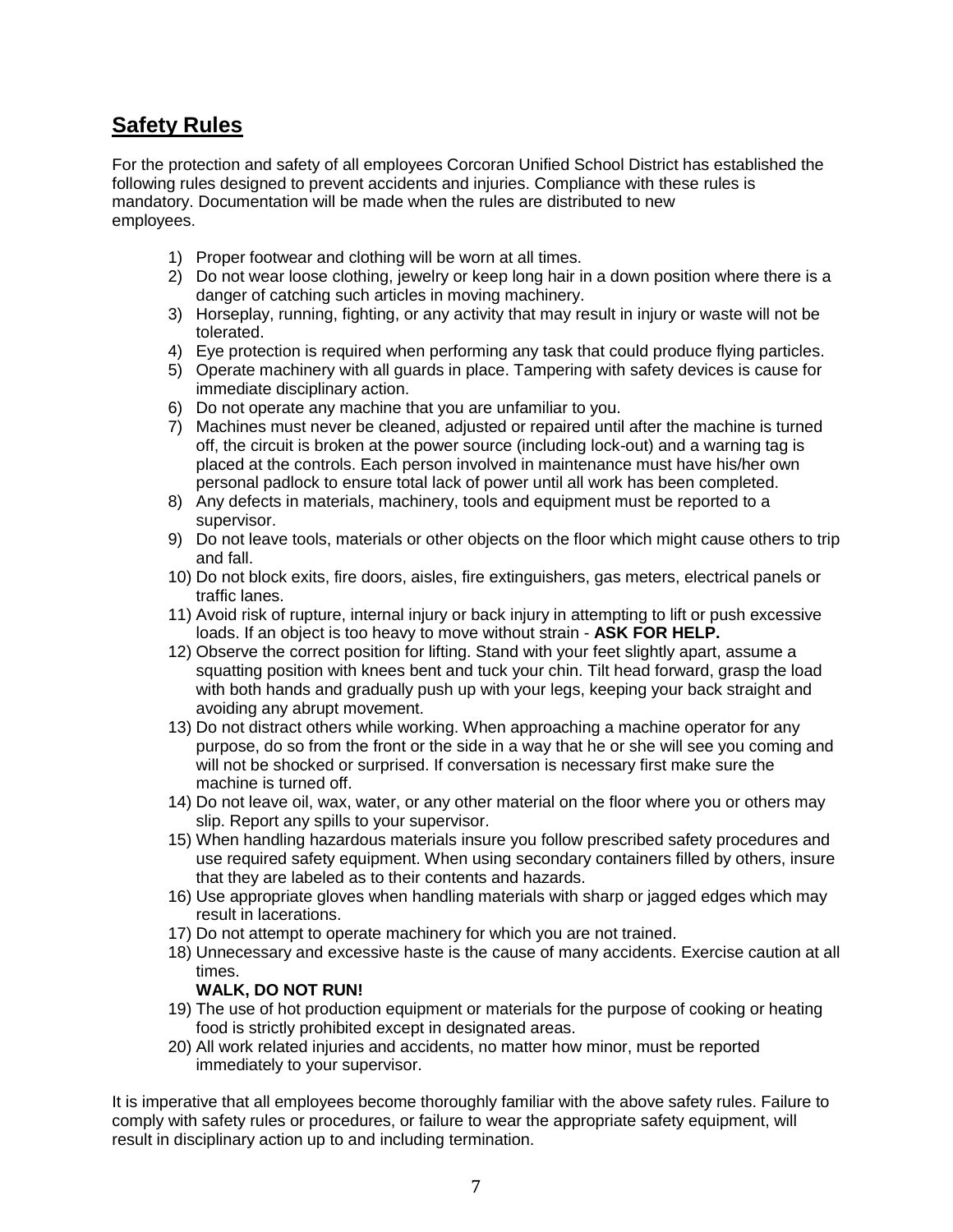# **DISCIPLINARY PROCEDURES**

Employees who fail to comply with safety rules will be subject to disciplinary action up to and including termination. Supervisors will follow the normal disciplinary procedures as follows:

- 1) Verbal counseling the first step. Must be documented in the employee's personnel file.
- 2) Written warning outlining nature of offense and necessary corrective action.
- 3) Suspension without pay the third step or a separate disciplinary action resulting from a serious violation.
- 4) Termination if an employee is to be terminated, specific and documented communication between the supervisor and the employee, as outlined, must have occurred. Supervisors will be subject to disciplinary action for the following reasons:
	- a) Repeated safety rule violation by their department employees.
	- b) Failure to provide adequate training prior to job assignment.
	- c) Failure to report accidents and provide medical attention to employees injured at work.
	- d) Failure to control unsafe conditions or work practices.
	- e) Failure to maintain good housekeeping standards and cleanliness in their departments.
	- f)

Supervisors who fail to maintain high standards of safety within their departments will be demoted or terminated after three documented warnings have been levied during any calendar year.

# **SAFETY TRAINING**

#### **GENERAL:**

- 1. Hazardous machinery, equipment or conditions, and unsafe practices or acts shall be reported to your supervisor at once.
- 2. The use or possession of intoxicating beverages is prohibited on the job. Reporting to work intoxicated warrants immediate dismissal.
- 3. Caution other employees exposed to hazards created by your work activities.
- 4. All injuries shall be reported promptly to an authorized representative so that arrangements can be made for medical or first aid treatment.
- 5. Authorization for medical service must be given by your foreman for "On the Job" injuries before obtaining medical attention or seeing a doctor.
- 6. Do not engage in horseplay on the job.
- 7. Warning signs, barricades, guardrails, etc., shall be kept in place.
- 8. Place guards around or over all roof openings, floor openings, excavations, manholes, elevator shafts or any other opening where hazard of fall exists.
- 9. Machinery and equipment shall be operated or repaired by qualified personnel.
- 10. Keep out of hazardous areas when not a member of the work crew involved.
- 11. Use the proper lifting technique to prevent back strain and injury.
- 12. Do not enter manholes, underground vaults, chambers, tanks, silos, etc., until it has been determined that there is a sufficient amount of air, and it contains no flammable or toxic gases or vapors.

#### **PERSONAL PROTECTIVE EQUIPMENT:**

- 1. Hard hats shall be worn where there is a hazard from falling or flying materials.
- 2. Wear proper footwear with substantial soles.
- 3. Wear appropriate dark goggles or welding helmet when working on or near arc, acetylene welding or burning.
- 4. Wear safety glasses or face shield in areas where flying particles are encountered or hot material can splash.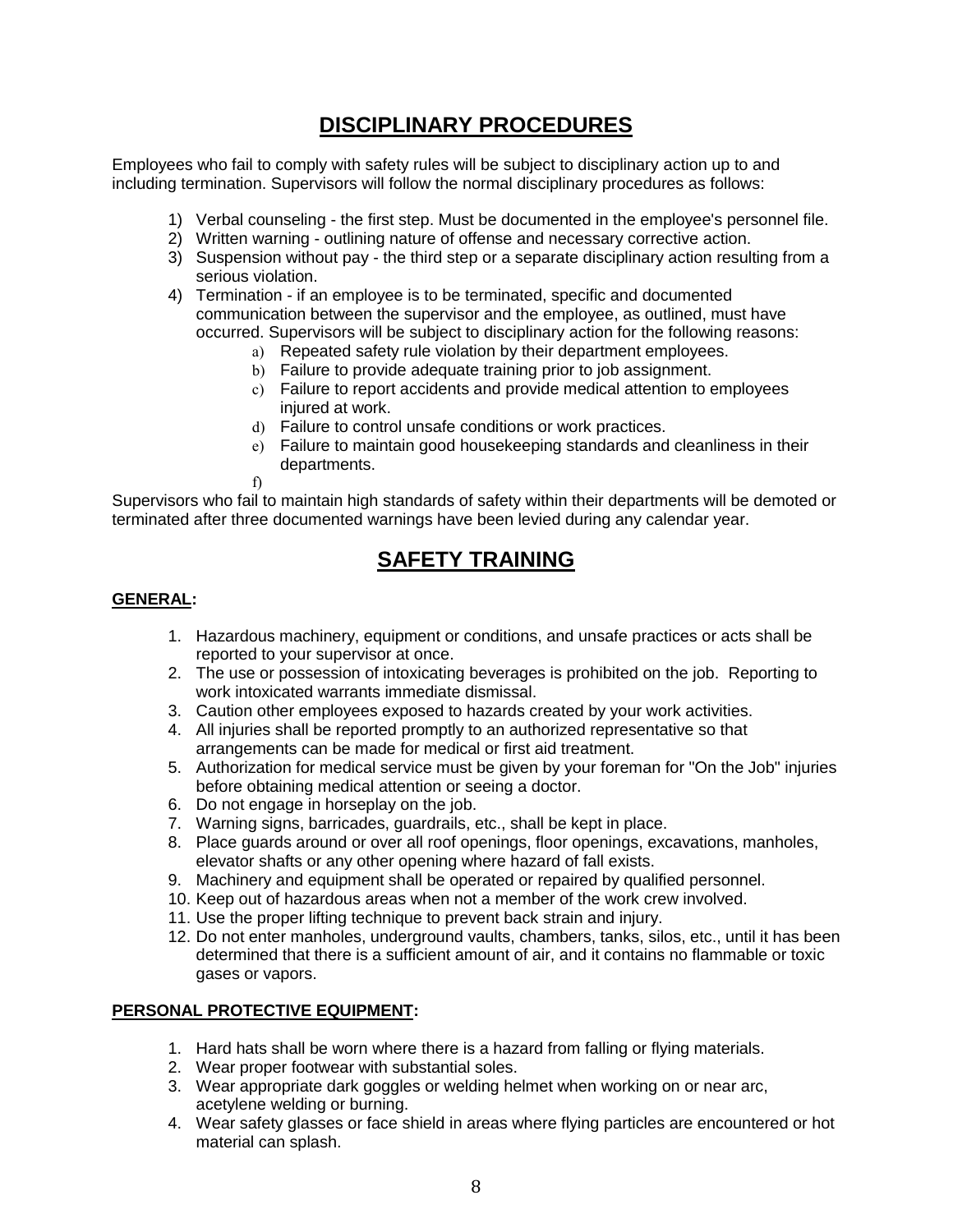- 5. Protection for the hands and other parts of the body is required when exposed to cuts, burns or harmful substances.
- 6. Use safety belts and lifelines when working at heights where unprotected by guardrails or safety nets.
- 7. Flagmen, truck spotters, grade checkers, etc., shall wear orange shirts or vests and use proper warning signs, and flags.

#### **LADDERS AND SCAFFOLDS:**

- 1. Defective ladders shall not be used.
- 2. When using ladders other than stepladders, set feet securely and tie off at the top.
- 3. Face the ladder going up or down and with hands free of tools or materials.
- 4. Before using scaffold, check proper blocking, bracing ties, guardrails and planking. If defective, do not use until corrected.
- 5. Scaffold platforms shall be kept clear of unnecessary tools or material. Do not overload.
- 6. Scaffolds or platforms 7 1/2 feet or more above ground shall be equipped with guardrails and toe boards.
- 7. Before working on rolling scaffolds, check braces, guys, wheel retainers, wheel locks and outriggers.

#### **MACHINERY AND EQUIPMENT:**

- 1. Oiling or repairing of machinery or equipment while in motion is prohibited unless special provision to do so safely has been provided.
- 2. Before any equipment is set in motion, operator must first check, and be certain that no one will be injured by his action.
- 3. No employee shall be allowed to operate power-driven equipment until he has proven that he understand the safe practice of operation.
- 4. Operators of power-driven equipment shall make a careful inspection of the equipment at the start and end of each shift. Any changes or defects must be reported to both his relief and supervisor.
- 5. Before leaving motorized equipment, ground the blade, bucket, scoop, pans, etc., and secure brakes.
- 6. Motorized equipment should be handled with caution in dangerous areas such as edges of deep fills, cut banks, and steep slopes.
- 7. When making repairs on equipment where blocking is required, be sure blocking is secure.
- 8. Keep proper clearance from all high voltage lines.
- 9. Never swing suspended loads over others.
- 10. Getting on or off equipment while it is in motion is prohibited.
- 11. Riding equipment is prohibited unless provided with adequate riding facilities.

#### **HAND TOOLS:**

- 1. Defective tools shall not be used. Keep all tools in good state of repair.
- 2. Do not carry sharp hand tools in clothing. Use proper carrying cases or tool kits.
- 3. Use hand tools only for the purpose for which they are intended.
- 4. Powder actuated tools shall only be used by qualified operators.

#### **ELECTRICAL:**

- 1. Check all portable electric tools for proper ground and condition of cords. Do not use if defective, report defective equipment to your foreman.
- 2. Heed high voltage warning signs and keep proper distance.
- 3. Do not lift or lower portable electric tools by means of the power cord. Use a rope.
- 4. Do not leave the cords of portable electrical tools where equipment will run over them.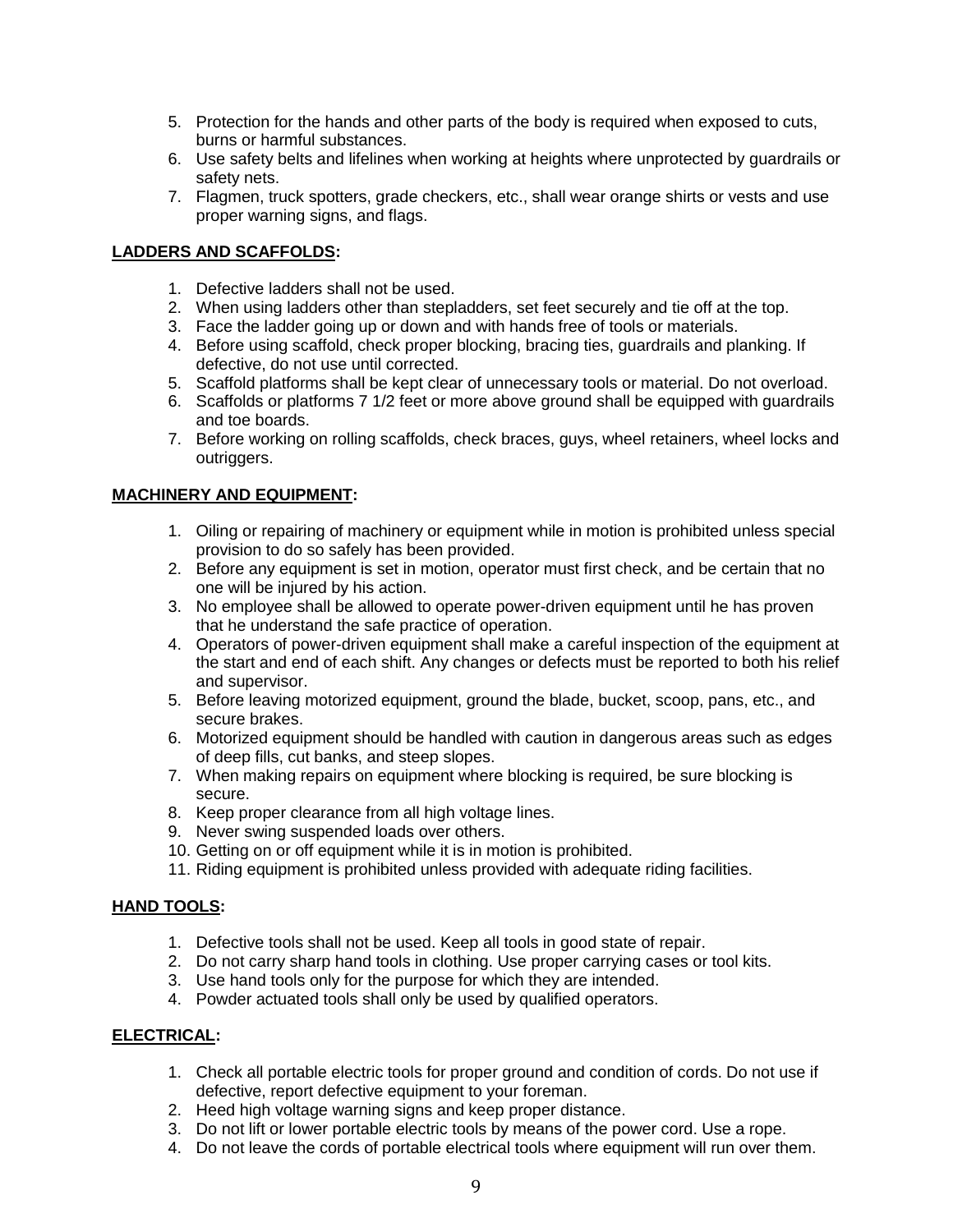5. When necessary to suspend portable power tools, hang them from some stable object by means of a rope or similar support of adequate strength.

#### **FIRE HAZARDS:**

- 1. When welding or cutting be sure that hot sparks or slag do not come in contact with combustibles.
- 2. Use only closed metal container labeled FLAMMABLE for storage of flammable liquids.
- 3. Keep oily rags and waste material in proper containers.
- 4. Use fire protection equipment only for firefighting.
- 5. Know location of fire extinguishers, and other firefighting equipment.
- 6. Report all fire hazards to your foreman immediately.
- 7. Gasoline shall not be used for cleaning purposes.
- 8. Do not use flammable fuels for starting or for "warm up" fires.

#### **FIRST AID:**

- 1. Obtain immediate first aid for all injuries, no matter how small, and report to your supervisor.
- 2. Know location of first aid kits and emergency equipment.
- 3. Do not move seriously injured person unless he is exposed to further injury from fire, falling objects or other hazards. Never remove foreign bodies from the eyes.
- 4. Use first aid materials only as necessary.

#### **HOUSEKEEPING:**

- 1. Maintain good housekeeping in your area.
- 2. Do not leave scrap on ramps, runways, stairways or designated paths of travel.
- 3. Keep hoses, cables, and ropes coiled, tied and in the clear.

#### **SAFETY TRAINING**

The goal of our safety-training program is to develop safe work habits and attitudes. It is critical that new workers understand work rules and procedures prior to being assigned a job.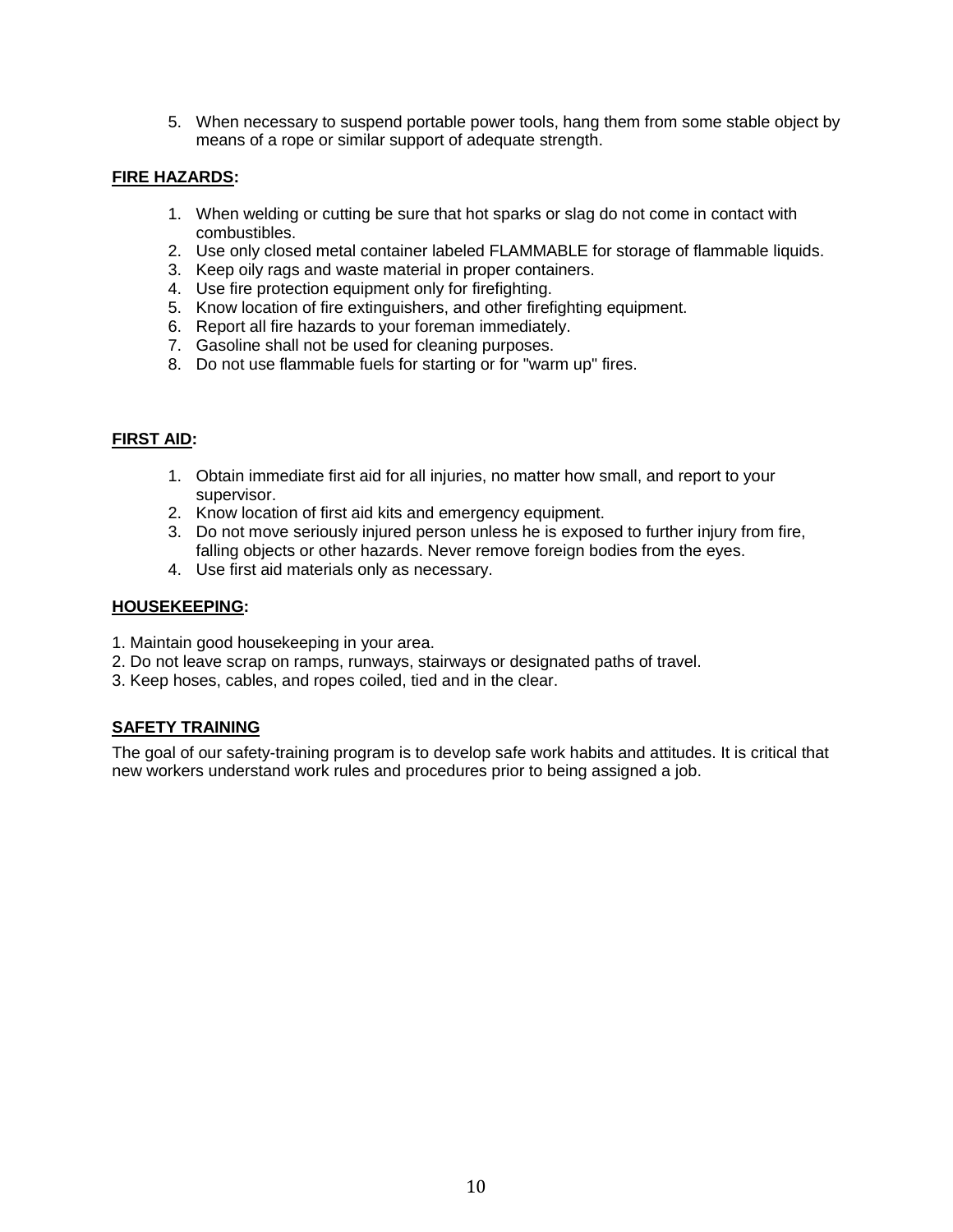# **INSPECTIONS**

Inspection works because it is an essential part of hazard control. It is an important management tool, not a gimmick. We will view inspections as a fact-finding process, not fault-finding. We will emphasize locating potential hazards that can adversely affect safety and health.

All personnel will be responsible for continuous, ongoing inspection of the workplace. Potentially hazardous conditions, once uncovered, will be corrected immediately or a report will be filed to initiate corrective action.

Periodic planned inspections will be made by members of the safety committee (or other designated individuals) utilizing the District work order form. The report will be reviewed by the safety committee (or designated management representative) and action will be taken to eliminate uncovered potential hazards. Assignments, target dates for completion, and actual completion dates will be documented on the District work order form.

# **SAFETY COMMITTEE AND SAFETY MEETINGS**

The safety committee will be comprised of members (supervisors and/or employees) of the various departments, and management. They will meet three times annually, and review the following:

- 1. Minutes of the previous meeting.
- 2. Unfinished business of the previous meeting.
- 3. Self-inspection reports.
- 4. Discussion of accidents and corrective action taken.
- 5. Accident trends.
- 6. New and outstanding recommendations submitted by outside agencies (insurance carrier, fire department, Cal-OSHA, etc.)
- 7. New business.

All meetings will be documented. Group safety meetings - supervisors will be responsible for holding department safety meetings on a regular basis. Employee attendance and discussion topics will be documented.

## **ACCIDENT INVESTIGATIONS AND REPORTS**

It is the policy of Corcoran Unified School District to carry out a thorough program for accident investigations. Supervisory personnel will be primarily responsible for making an investigation of all accidents in their areas of responsibility. Accidents involving fire, death, serious injury or extensive property damage will be investigated jointly by the Supervisor, Human Resources Specialist, and the KCSIS Administrator.

The primary goal of the accident investigation program is the prevention of future similar accidents through the use of knowledge derived from the investigation. Additionally, the investigation will be used to prepare reports required by Federal and State laws as well as the Workers' Compensation Insurance Carrier. These reports are critical in establishing the Company's and the Supervisor's liability under the law. Corcoran Unified School District (CUSD) worker's compensation program is self-insured and partially self-administered. Claim management is handled with the combined efforts of CUSD designated staff and Kings County Self-Insured Schools (KCSIS).

When an employee is injured at work, the supervisor is responsible for taking emergency action to have first aid administered, to obtain professional medical attention as soon as possible, and protect other employees and equipment. The supervisor must then begin to investigate the circumstances of the accident.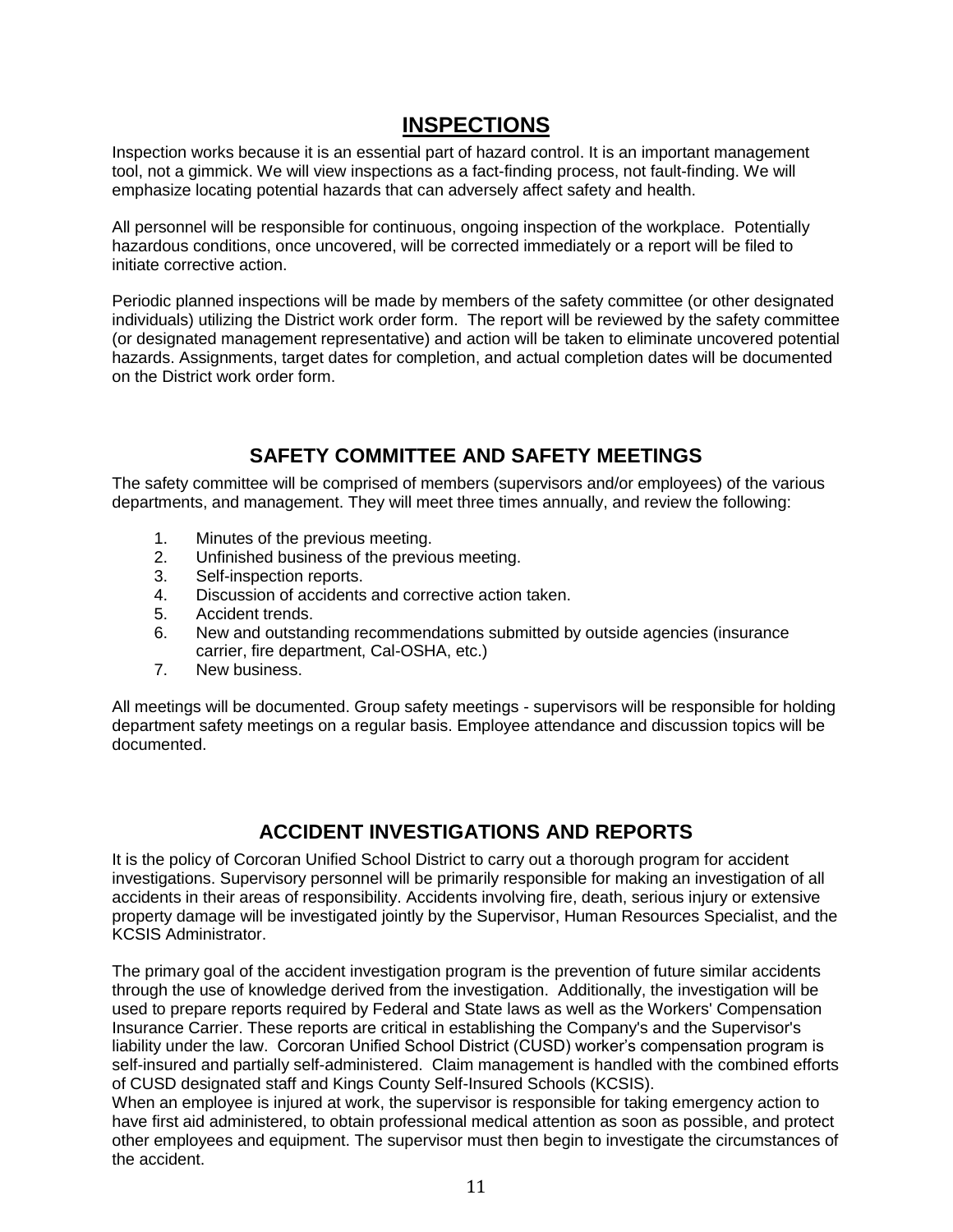- A. GO to the scene of the accident at once.
- B. TALK with the injured person, if possible. Talk to witnesses. Stress getting the facts, not placing blame or responsibility. Ask open-ended questions.
- C. LISTEN for clues in the conversations around you. Unsolicited comments often have merit.
- D. ENCOURAGE people to give their ideas for preventing a similar accident.
- E. STUDY possible causes unsafe conditions, unsafe practices.
- F. CONFER with interested persons about possible solutions.
- G. WRITE your accident report giving a complete, accurate account of the accident.
- H. FOLLOW-UP to make sure conditions are corrected. If they cannot be corrected immediately, report this to your supervisor.

PUBLICIZE corrective action taken so that all may benefit from the experience. In order for the Supervisor's Report to be effective, it should contain as a minimum a detailed answer to the following questions:

- a) What Was The Employee Doing? Explain in detail the activity of the employee at the time of the accident.
- b) What Happened? Indicate in detail what took place; describe the accident, the type of injury, the part or parts of the body affected, and whether the employee was wearing appropriate safety equipment.
- c) What Caused the Accident? Explain in detail the condition, act, malfunction, etc., that caused the accident. Remember that it is possible to have more than one reason or cause for an accident.
- d) What Can Be Done to Prevent a Similar Accident? Indicate corrective action to prevent recurrence.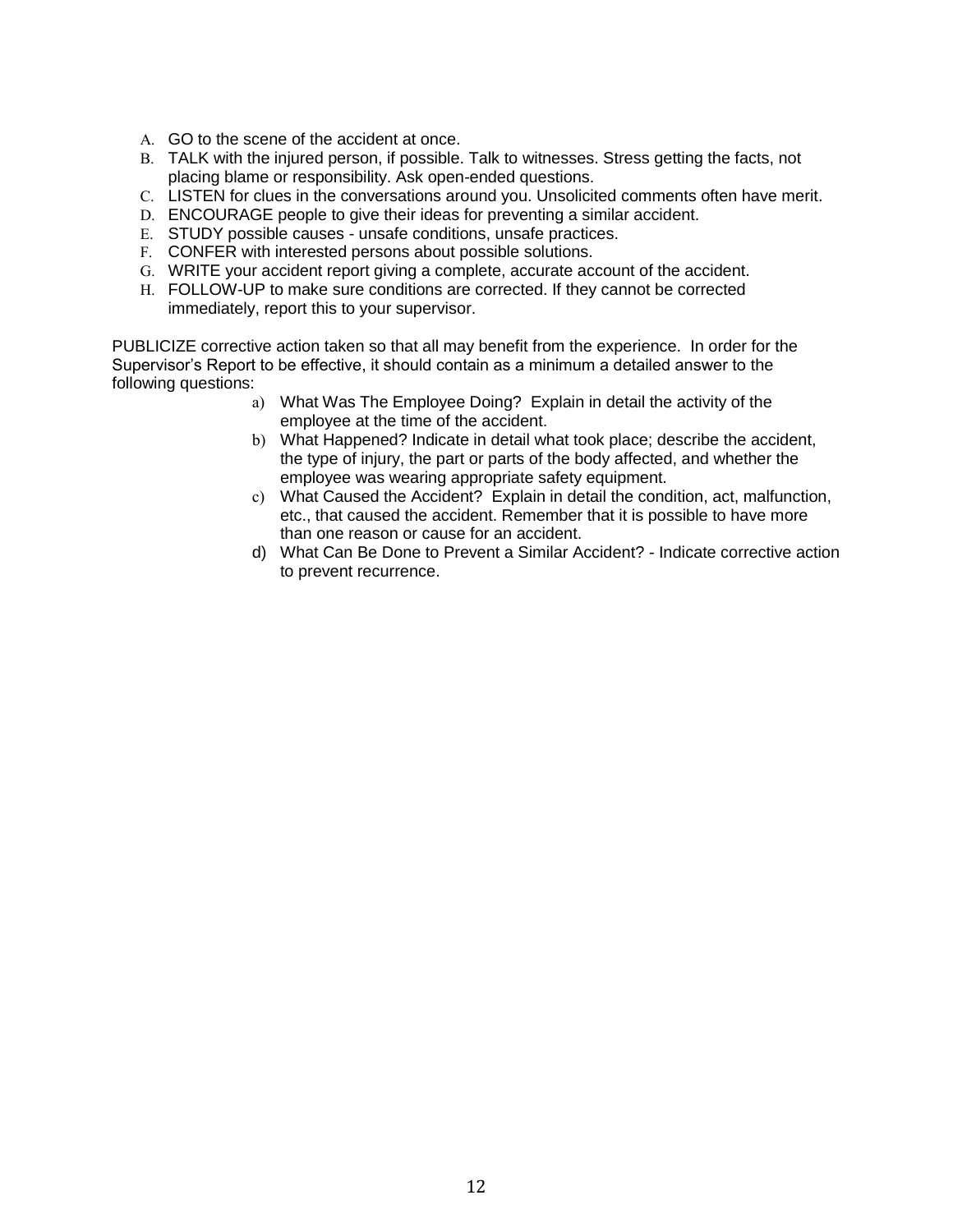# **HAZARD COMMUNICATION PROGRAM**

Maintenance staff will use the universal labeling on all janitorial supplies.

#### **HAZARD EVALUATION:**

Chemical manufacturers and importers are required to review the available scientific evidence concerning the hazards of the chemicals they produce, then report that information to employers who purchase their product. Corcoran Unified School District will not to rely on the evaluation of the manufacturer, we will arrange for additional testing when needed. We will consider any chemicals listed in one of the following sources to be hazardous:

A. Those hazardous substances listed in: The Director's List of Hazardous Substances, 29 CFR 1910, Subpart Z, Toxic and Hazardous Substances, Occupational Safety and Health Administration (OSHA) Threshold Limit Values for Chemical Substances and Physical Agents in the Work Environment, American Conference of Governmental Industrial Hygienists (ACGIH), 1984 National Toxicology Program (NTP), Third Annual Report on Carcinogens, 1983 International Agency for Research on Cancer (IARC), Monographs, Vols, 1-34 or Those hazardous substances prepared pursuant to Labor Code Section 6382.

B. Any other substances which present a physical or health hazard(s) as determined by scientific evidence.

#### **LABELS & OTHER FORMS OF WARNING**

We will make certain that containers are adequately labeled to identify the hazardous chemicals contained therein, and will show hazard warnings appropriate for employee protection. The warnings will utilize a combination of words, pictures and symbols which will convey the hazards of the chemical(s) in the container. The labels will be legible and prominently displayed. Products used for cleaning, maintaining and general upkeep of sites will be properly labeled, both containers and secondary containers. Material Safety Data Sheets will be kept on file for all products used.

Exceptions to this rule are as follows: We are permitted to post signs which convey the hazard information if there are a number of stationary containers in a given area which have similar contents and hazards. Operating procedures, process sheets, batch tickets, blend tickets and similar written materials can be substituted for container labels on stationary process equipment if they contain the same information and are readily available to employees.

We are not required to label pipes or piping systems. However, to ensure that our employees who work on unlabeled pipes have been informed of the hazardous substances contained within, the following policy has been established: Prior to Starting work our employees are to contact a supervisor for the following information:

- 1) The hazardous substances within the pipe.
- 2) Potential hazards.
- 3) Safety precautions which should be taken.

Periodically, employees are required to perform hazardous non-routine tasks. Prior to starting work on such projects the affected employee(s) will be given information by their supervisor about the hazards to which they may be exposed. The information will include (1) specific hazards of the task (2) protective/safety measures which must be utilized, and (3) measures the company has taken to reduce the hazards (ventilation, respirators, presence of another employee, emergency procedures, etc.).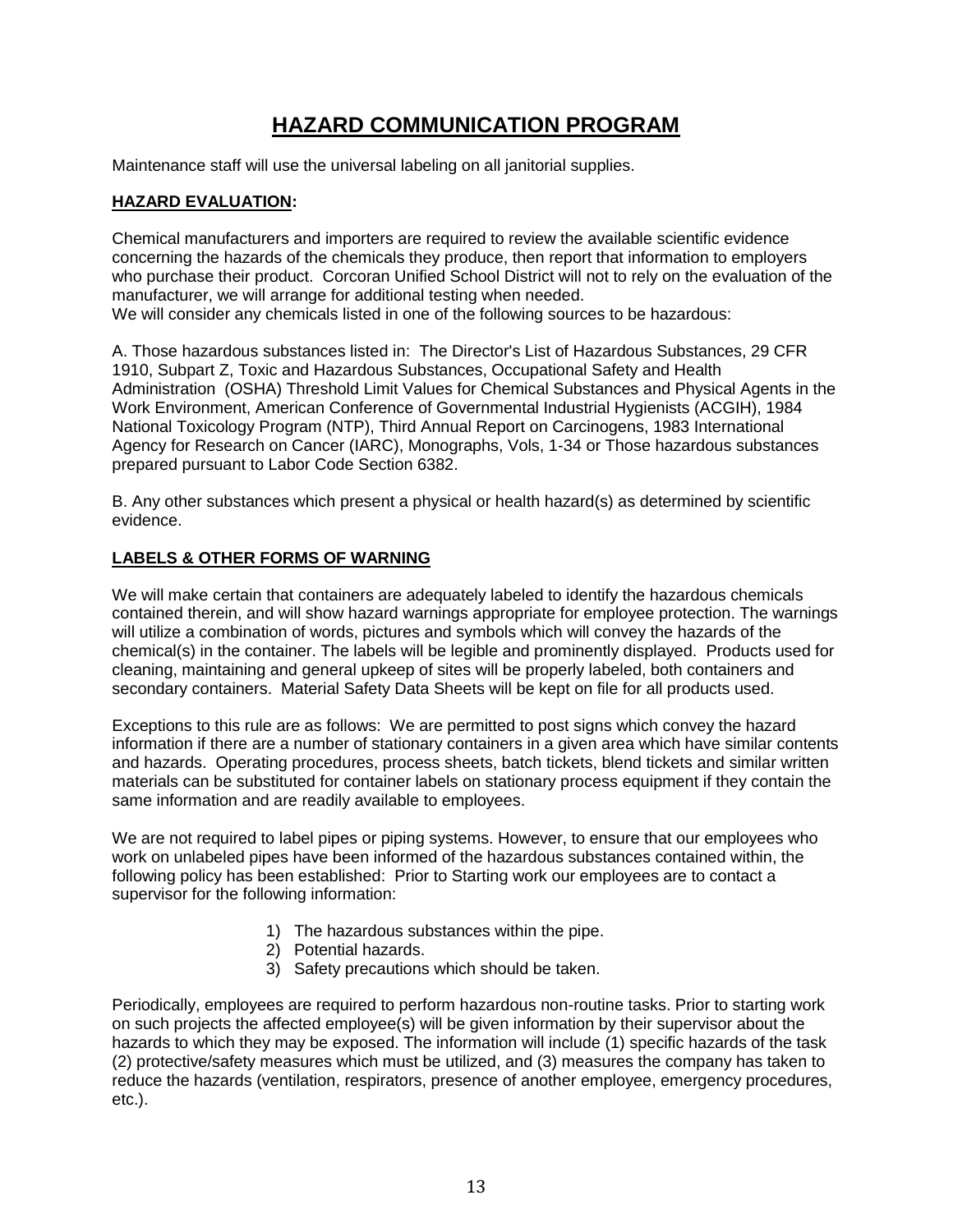#### **MATERIAL SAFETY DATA SHEETS (SDS)**

Corcoran Unified School District is responsible for obtaining or developing a MSDS for each chemical used in the workplace. Each MSDS will include the specific chemical identity of the chemical involved and the common names. Each data sheet will provide information on the physical and chemical characteristics of the chemical; known acute and chronic health effects and related health information; exposure limits; whether the chemical is considered to be a carcinogen; precautionary measures; emergency and first aid procedures; and the identification of the organization responsible for preparing the sheet.

Binders containing the SDS will be located at each site. The binders, with the SDS describing chemicals used at the site, will be readily available to employees. The Director of Maintenance will maintain a master file for all departments.

Our employee-training program will include instruction on how to read and interpret information on a SDS, and how employees can obtain and use the available hazard information.

#### **EMPLOYEE TRAINING**

It is the goal of Corcoran Unified School District to provide hazard communication training to all workers prior to starting a new job assignment and whenever a new chemical is introduced to a given work area. Training will be conducted by the Director of Maintenance or another person who has been properly trained. The program will provide information and training on the following:

- 1) How the hazard communication program is implemented, how to read and interpret information on labels and MSDS, and how employees can obtain and use the available hazard information.
- 2) The physical and health effects of the chemicals in the work area.
- 3) Measures employees can take to protect themselves from the hazards.
- 4) Specific procedures put into effect by the company to provide protection, such as personal protective equipment, engineering controls and work practices.
- 5) Methods and observations, such as visual appearance or smell, workers can use to detect presence of a hazardous chemical they may be exposed to.
- 6) Emergency and first aid procedures to follow if employees are exposed to hazardous substances.

#### **RIGHT-TO-KNOW TRAINING PROGRAM**

- 1) Introduce the Right-To-Know coordinator and explain his/her role.
- 2) Review the company's written Hazardous Communication (HazCom) program and explain how to obtain and use the document.
- 3) Explain applicable safety and health requirements mandated by OSHA and state standards.
- 4) Identify locations where hazardous chemicals are stored, handled, dispensed or transported, and the location of each process and operation that uses them.
- 5) Explain how to recognize potential health and safety hazards and review monitoring techniques used to detect potential health hazards.
- 6) Explain how to read SDS and related information (labels).
- 7) Explain safety precautions to be taken by the individual worker.
- 8) Explain in detail the labeling system used by the company.
- 9) Use visual aids to teach basic HazCom information to the general plant population.
- 10) Warn about specific work activities that increase the likelihood of a loss.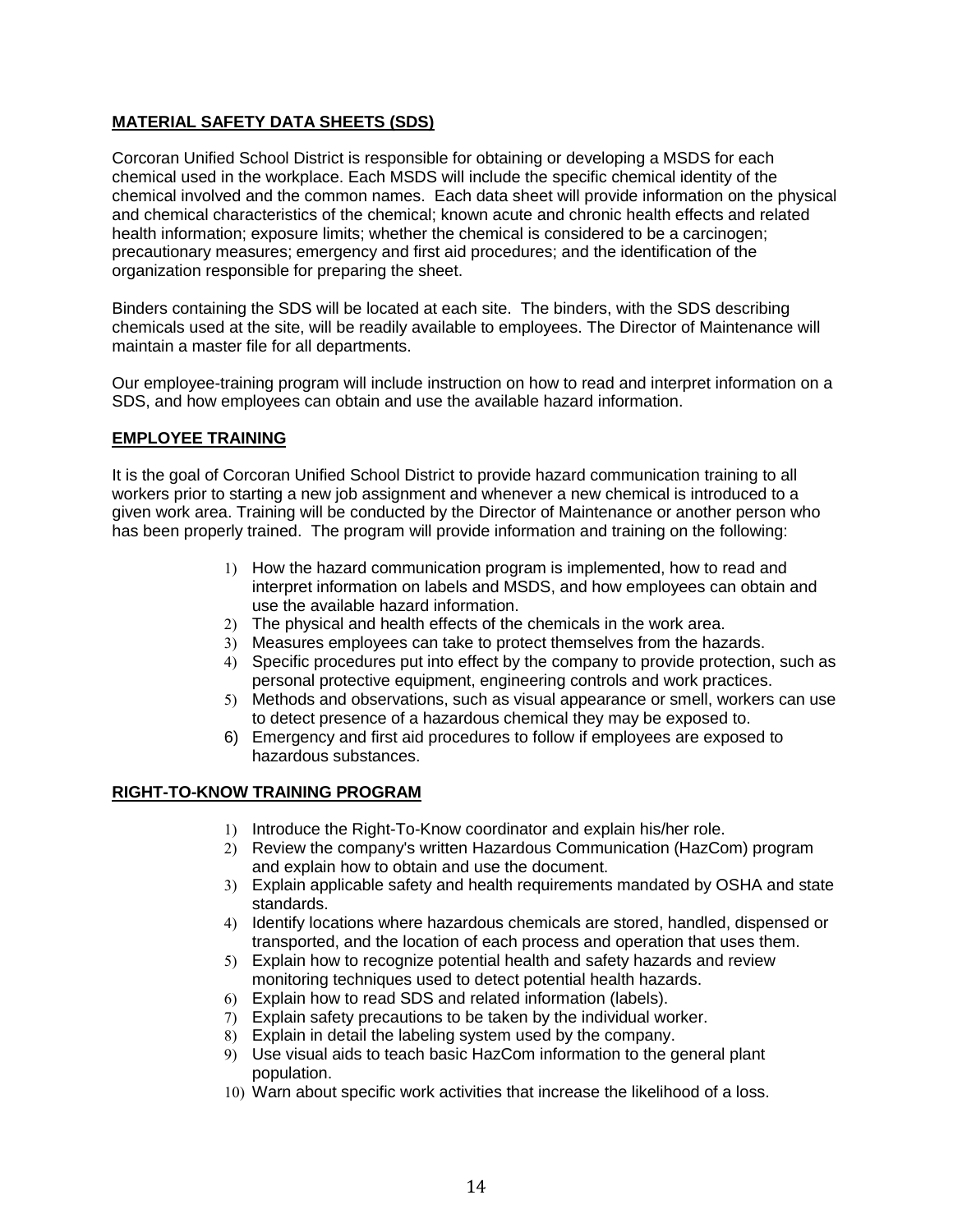# **EMERGENCY ACTION PLAN**

Major disasters must be anticipated and procedures must be developed and mastered so the wellbeing of our personnel is to be protected and we are also ready to serve our community.

The following pages detail the organizational structure of our plan and outlines emergency measures to be taken in the event of fire or other emergency. Remember, your conduct and actions during the first few minutes of any emergency may not only save your life, but the lives of your fellow workers, and other members of the community as well.

#### **GENERAL INFORMATION**

Two important telephone calls need to be made if the facility is to be evacuated for any of the following reasons:

1) A fire or disaster within the facility.

2) An external hazardous condition threatening the facility.

If either of these two situations occurs, notify these agencies:

- 1) Dial 911 for emergency services
- 2) County Environmental Health 559 584-1411

Upon order of management or other person(s) in charge to totally evacuate the facility, the following action will be taken:

- 1) Initiate evacuation center receiving plan. (It may be necessary to transport company personnel to a local evacuation center).
- 2) Priority of evacuation may be a necessity if there are handicapped employees.
- 3) Materials and supplies to be evacuated:
	- a) First aid kits
	- b) Personnel roster

#### **RESPONSIBILITIES**

#### **The Safety Committee will:**

- 1) Coordinate the Emergency Evacuation Plan throughout the facility.
- 2) Make certain the Program is familiar to all personnel and that all new employees are promptly oriented.
- 3) Schedule fire classes as necessary.
- 4) Arrange and execute fire drills within the facility.
- 5) Maintain a log of fire drills conducted. The log shall include the date and time of each drill, the time required to evacuate the building, and the initials of the person making the recording.
- 6) Report any deficiencies noted during the fire drill.
- 7) Correct any deficiencies noted during the fire drill.
- 8) Maintain a file of committee meetings and activities, including committee minutes. All documents are to be signed by the Committee Chairman.

#### **The Safety Committee will be aided by Supervisors who will:**

- 1) Facilitate the Emergency Evacuation Plan.
- 2) Keep constant check on all personnel to be sure that they are completely familiar with all phases of the Plan which they are required to know.
- 3) See that all personnel participate in ALL fire drills, fire classes, and other practice sessions.
- 4) Be certain that all personnel are familiar with, and make thorough fire prevention inspections when they are assigned to do so.
- 5) Take the necessary steps required to correct any fire hazards discovered.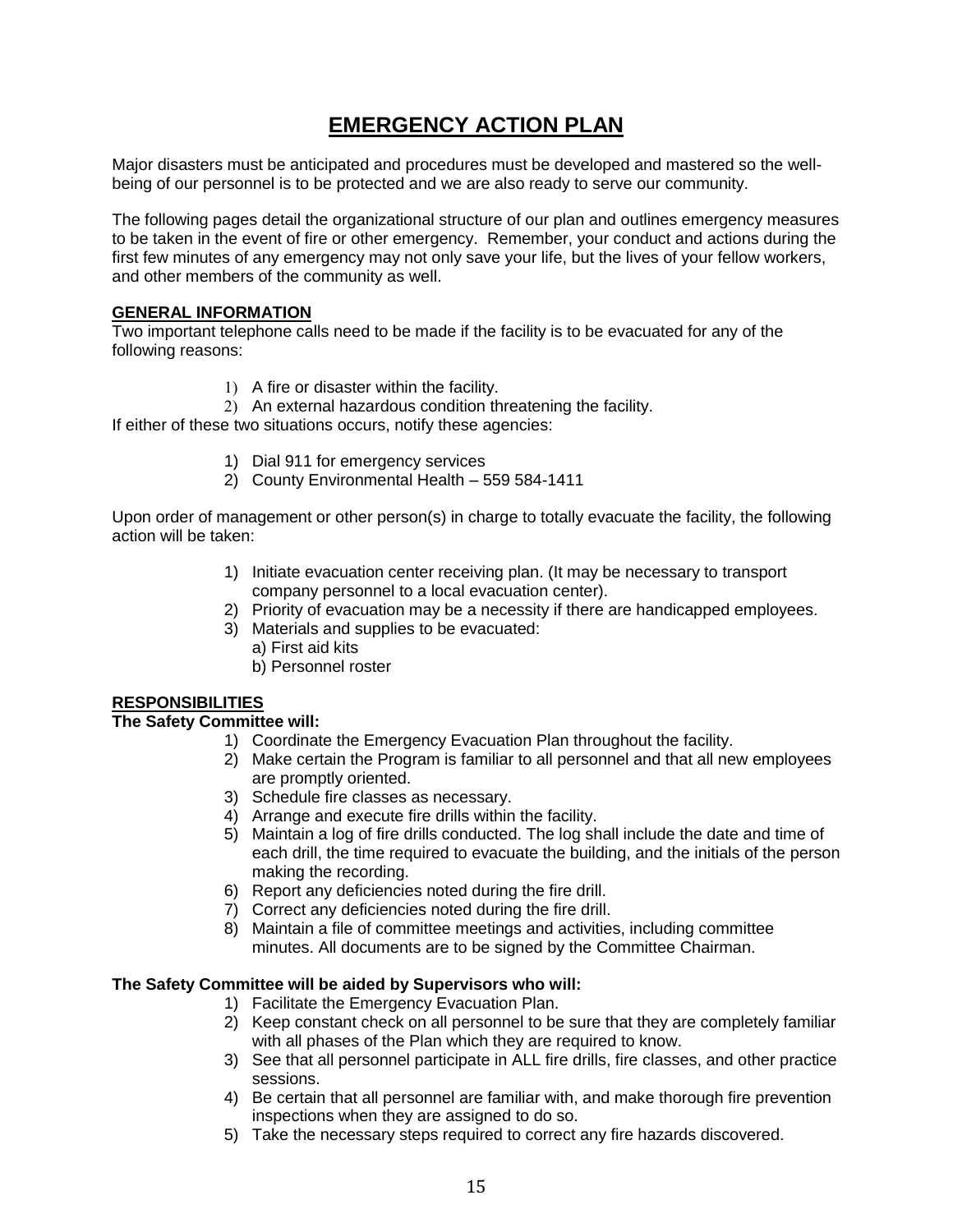#### **It is the duty of every employee to:**

- 1) Be completely familiar with the Emergency Evacuation Plan and his or her duties and responsibilities in the program.
- 2) Participate in all fire drills and practice sessions.
- 3) Attend all fire training classes when assigned.
- 4) Learn the location of and how to operate fire alarm systems and all fire extinguishing equipment.
- 5) Report any fire and/or safety hazard located any place on Company property.

#### **FIRE PROCEDURE**

Personnel have been assigned to:

- 1) Sound internal fire alarm.
- 2) Notify office staff.
- 3) Remove personnel from the building.
- 4) Close all doors and windows in the fire area, ONLY if this can be done safely.
	- 5) Notify the fire department.

The person reporting the fire to the fire department will provide them with the following information:

- 1) Advise you are calling from Corcoran Unified School District
- 2) Advise of site address that has the emergency
- 3) What is burning (machines, paper, etc.)
- 4) Location of fire (roof, plant, office, etc.)
- 5) Advise the type of fire (electrical, liquid, etc.)

Additional assignments have been made to:

- 1) Attempt to extinguish the fire with the use of on-premises equipment. To ensure employee safety, this is to be done only during the early stages of the fire.
- 2) Working away from the involved area, personnel will be assigned to:
- 3) Clear the aisles, hallways and other areas of personnel and visitors.
- 4) Close all doors and windows.
- 5) 3Check driveways to see that they are clear for entry of firefighting equipment. See that gates are unlocked and open.
- 6) Wait at the front entrance for arrival of firefighting equipment. Direct the firemen to the fire if necessary.

Re-entry onto the property will not be permitted until it is declared safe to do so by someone with Executive authority or by the local fire/law enforcement officials.

#### **EARTHQUAKE**

In the event of an earthquake the following procedures shall be followed:

- 1) Assess damage and injuries.
- 2) Give first aid as needed. Remember, after an earthquake utilities, police and fire agencies may not be readily available. DO NOT ATTEMPT TO TELEPHONE UNLESS ESSENTIAL.
- 3) Notify executive management if any are away from the premises.
- 4) Call the Fire Department only in the case of fire.
- 5) The nearest hospital for treatment is:

Adventist Health Medical Center and Emergency Services 125 Mall Drive, Hanford, California, 582-3000.

- 6) Have damaged or potentially damaged utilities shut off at the main controls.
- 7) Personnel are to be instructed during orientation for seeing that employees are evacuated to a safe area outside the building and clear of overhead electrical lines, utility poles, block walls, etc., which might fall during aftershocks.